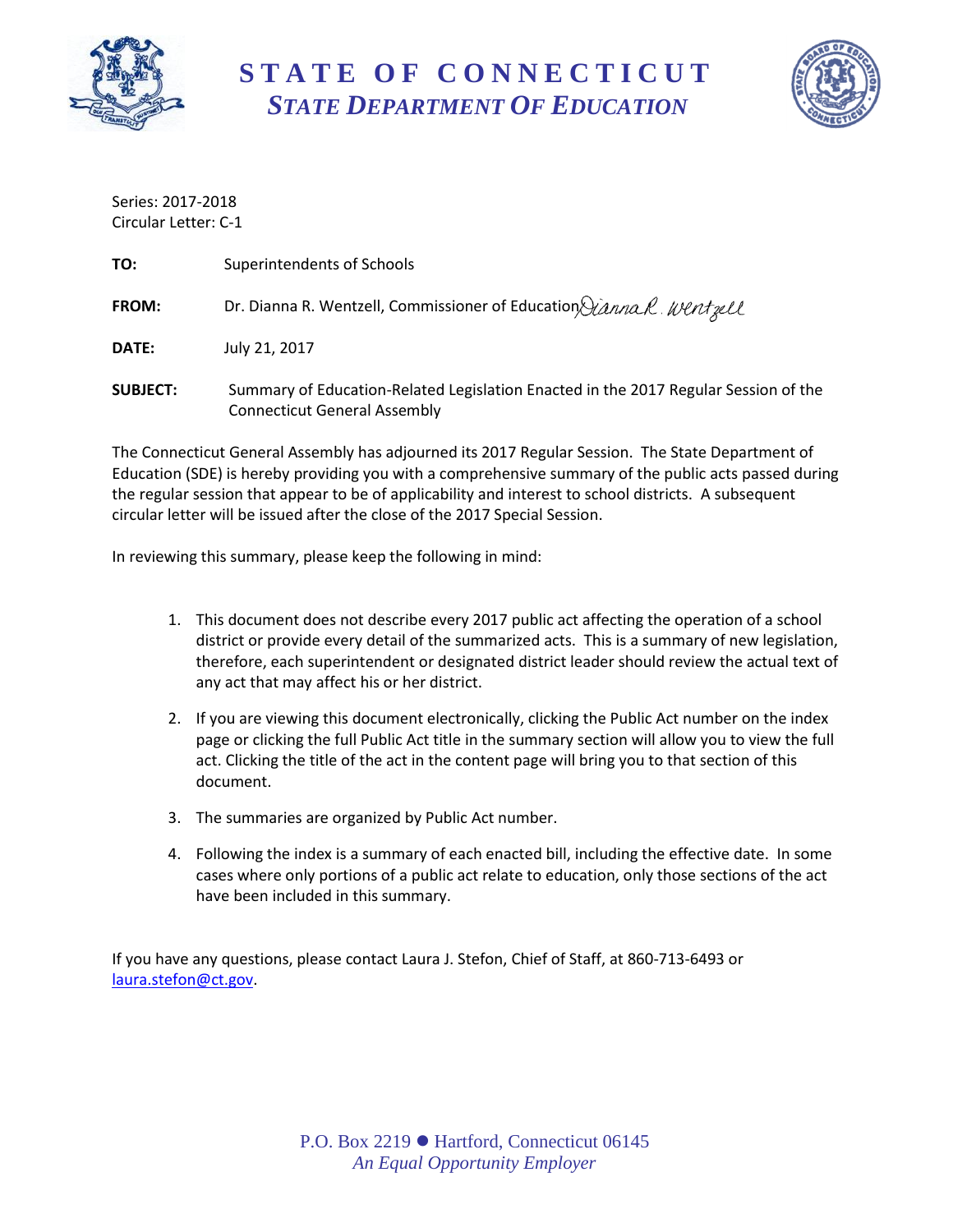# **2017 Public Acts Affecting Education**

| <b>Public Act Number</b> | <b>Public Act Title</b>                                                                                                                                                | Page      |
|--------------------------|------------------------------------------------------------------------------------------------------------------------------------------------------------------------|-----------|
| SA 17-1                  | An Act Concerning The Development Of A Plan For Universal<br>Preschool                                                                                                 | 3         |
| PA 17-3                  | An Act Requiring Special Education Teachers To Complete A<br>Program Of Study In Evidence-Based Structured Literacy<br><b>Interventions For Students With Dyslexia</b> | 3         |
| PA 17-14                 | An Act Implementing The Recommendations Of The<br><b>Department Of Education</b>                                                                                       | $3 - 4$   |
| PA 17-29                 | An Act Concerning Connecticut's Seal Of Biliteracy                                                                                                                     | 4         |
| PA 17-37                 | An Act Implementing The Recommendations Of The Task<br><b>Force On Professional Development And In-Service Training</b><br><b>Requirements For Educators</b>           | $4 - 5$   |
| PA 17-42                 | An Act Concerning Revisions To The High School Graduation<br><b>Requirements</b>                                                                                       | $5-6$     |
| PA 17-67                 | An Act Creating An Advisory Council Relating To Digital<br>Citizenship, Internet Safety And Media Literacy                                                             | 6         |
| PA 17-68                 | An Act Concerning Various Revisions And Additions To The<br><b>Education Statutes</b>                                                                                  | $6 - 7$   |
| PA 17-82                 | An Act Concerning Services For Gifted And Talented<br><b>Students</b>                                                                                                  | $7 - 8$   |
| PA 17-100                | An Act Establishing A Division Of Postsecondary Education<br><b>Programs Within The Technical High School System</b>                                                   | 8         |
| PA 17-101                | <b>An Act Concerning Early Literacy</b>                                                                                                                                | $8 - 9$   |
| PA 17-172                | An Act Concerning The Establishment Of Reduced-Isolation<br>Setting Standards For Interdistrict Magnet School Programs                                                 | $9 - 10$  |
| PA 17-173                | An Act Concerning Minor Revisions And Additions To The<br><b>Education Statutes</b>                                                                                    | $10 - 11$ |
| PA 17-194                | An Act Concerning Access To Student Records For Certain<br><b>Unaccompanied Youths</b>                                                                                 | 11        |
| PA 17-200                | An Act Making Revisions To The Student Data Privacy Act Of<br>2016                                                                                                     | $11 - 12$ |
| PA 17-215                | An Act Concerning Reform District Turnaround Plans                                                                                                                     | 12        |
| PA 17-220                | An Act Concerning Education Mandate Relief                                                                                                                             | $12 - 13$ |
| PA 17-237                | An Act Concerning The Establishment Of The Technical High<br>School System As An Independent Agency                                                                    | 13-14     |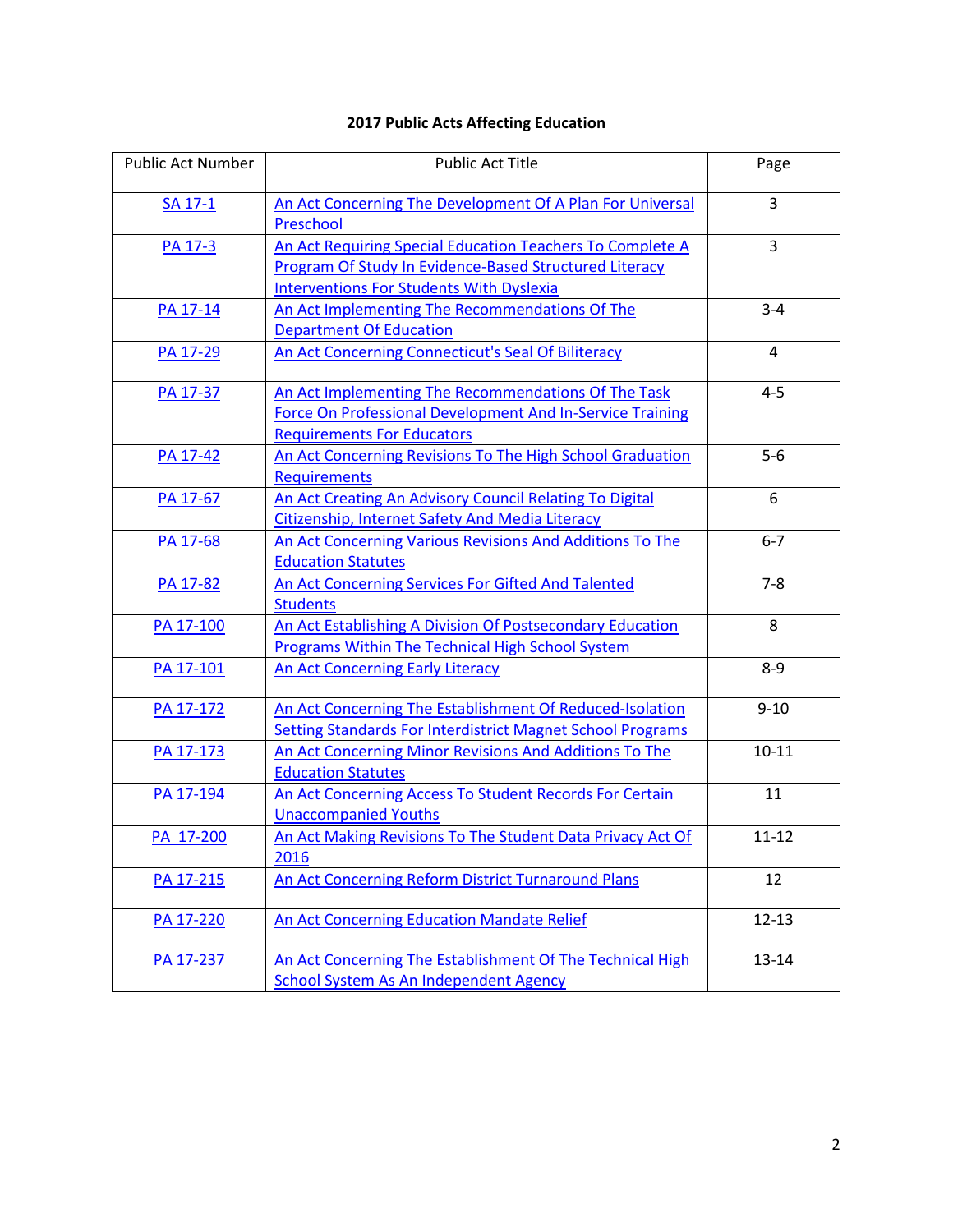### <span id="page-2-0"></span>[An Act Concerning The Development Of A Plan For Universal Preschool](https://www.cga.ct.gov/2017/ACT/sa/pdf/2017SA-00001-R00SB-00954-SA.pdf)

This Special Act requires the Department of Education, in consultation with the Office of Early Childhood, the Early Childhood Cabinet and two providers of private school programs to develop a plan for the provision of preschool to all children three and four years of age in the State of Connecticut beginning with the school year commencing July 1, 2022. The plan must be submitted to the General Assembly by January 1, 2019.

Effective Date: July 1, 2017

# [An Act Requiring Special Education Teachers To Complete A Program](https://www.cga.ct.gov/2017/ACT/pa/pdf/2017PA-00003-R00HB-07254-PA.pdf) Of Study In Evidence-Based [Structured Literacy Interventions For Students With Dyslexia](https://www.cga.ct.gov/2017/ACT/pa/pdf/2017PA-00003-R00HB-07254-PA.pdf)

Beginning July 1, 2018, this bill establishes additional requirements for applicants seeking a comprehensive special education or integrated early childhood and special education endorsement. It requires them to complete a reading and language diagnosis and remediation program that includes supervised practicum hours and instruction in the detection of, and evidence-based structured literacy interventions for, students with dyslexia. This requirement applies to those seeking the endorsements as certified teachers or as applicants for any of the three teacher certification levels (initial, provisional, or professional).

Among other things, this bill requires current comprehensive special education endorsement applicants to achieve a satisfactory score on the State Board of Education (SBE)-approved reading instruction exam or a comparable reading instruction exam with standards equivalent to the SBE-approved exam. It also requires integrated early childhood and special education endorsement applicants to complete an approved teacher preparation program specifically in the area sought and to be recommended for certification.

Under the bill, dyslexia has the same meaning found in the State Department of Education's guidance manual for individualized education programs under special education law. The manual defines dyslexia as a type of learning disability that is neurobiological in origin; affects reading, specifically spelling, decoding words, and fluent word recognition; and results from significant deficit in phonological processing.

EFFECTIVE DATE: July 1, 2017

# <span id="page-2-1"></span>[An Act Implementing The Recommendations Of The Department Of Education](https://www.cga.ct.gov/2017/ACT/pa/pdf/2017PA-00014-R00SB-00910-PA.pdf)

This bill makes several changes to the education statutes, including the following:

1. removes any in-school suspension of a half day or more from the calculations of student absences done by local and regional boards of education (§ 1);

2. removes obsolete language regarding the State Department of Education approving cooperative regional special education facilities to receive state school construction grants. That responsibility falls under the Department of Administrative Services (§ 2);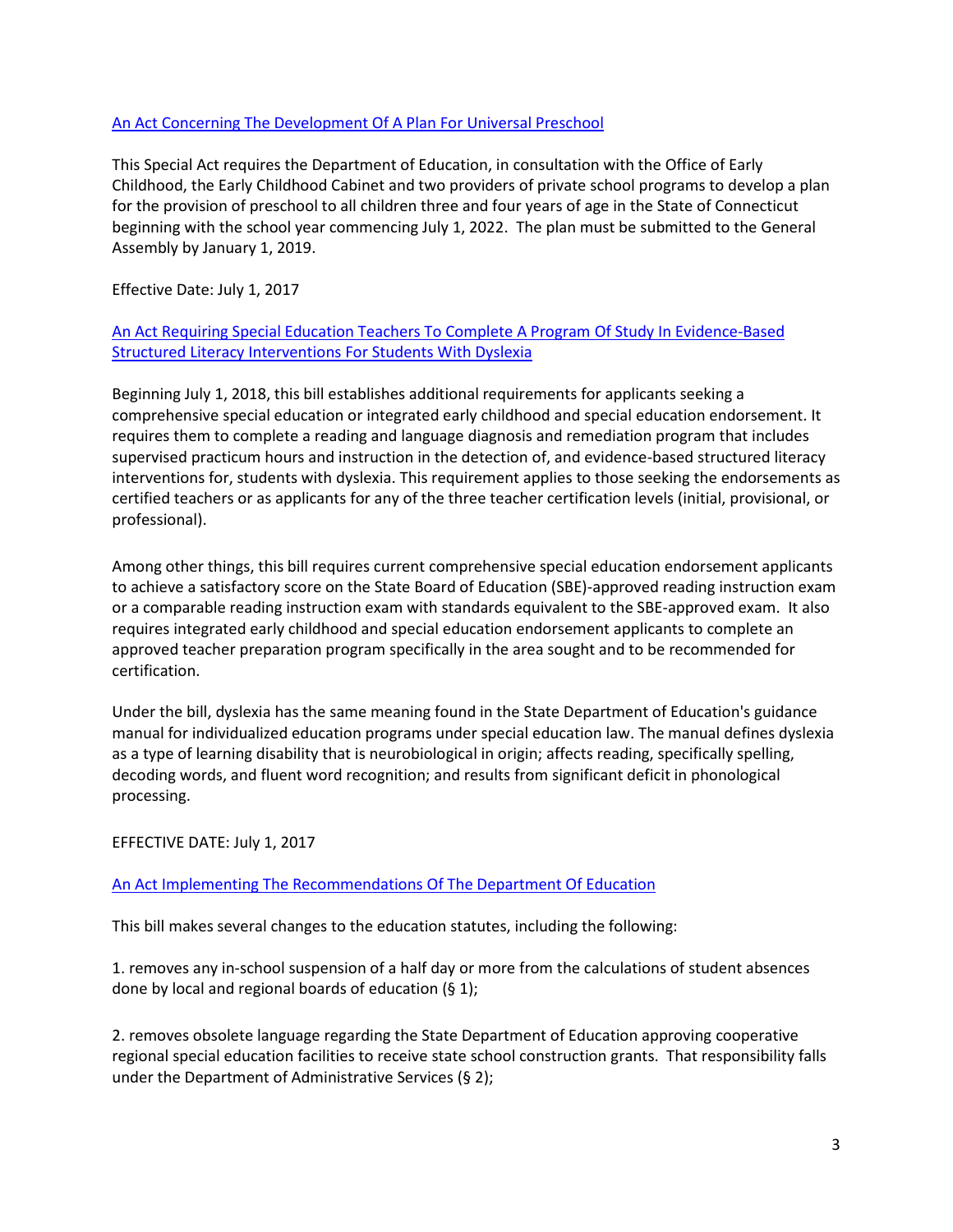3. allows teacher preparation program students to avoid taking the state competency examination if they have a qualified for a waiver based on criteria established by the State Board of Education (SBE) (§ 3);

4. removes obsolete language from the law allowing SBE to issue certificates of qualification and requiring temporary 90-day teaching certificate holders to attend a defunct teacher mentoring program (§§ 4 & 9);

5. changes the requirements that applicants must meet in order to qualify for the entry-level initial educator certificate (§ 8);

6. removes an annual April 15 reporting date requiring regional educational service centers (RESCs) to submit Open Choice seat availability to SDE (§ 10);

7. continues an existing two-phase supplemental magnet transportation grant to the Capitol Region Education Council (CREC) with some payment adjustments in comparison to previous fiscal years (§ 11); and

8. moves administration of the statewide science mastery exam from grade 10 to 11 beginning in the 2018-19 school year to accommodate the new Next Generation Science Standards (§ 12).

The bill also makes technical and conforming changes (§§ 5-7).

EFFECTIVE DATE: July 1, 2017, except the provisions addressing supplemental magnet transportation grants for CREC (§ 11) take effect upon passage.

# <span id="page-3-0"></span>[An Act Concerning Connecticut's Seal Of Biliteracy](https://www.cga.ct.gov/2017/ACT/pa/pdf/2017PA-00029-R00HB-07159-PA.pdf)

This bill requires the State Board of Education, by September 1, 2017, to establish criteria for awarding the Connecticut State Seal of Biliteracy. The bill allows local and regional boards of education to affix this seal on a high school student's diploma to recognize the achievement of high proficiency in English and at least one other foreign language, beginning with the graduating class of 2018. Under the bill, "foreign language" refers to a world language other than English, including American Sign Language and any language spoken by a federally recognized Native American tribe.

If such seal is awarded, the bill also requires boards to include a designation on a recipient student's transcript indicating that they received the seal, beginning with the graduating class of 2018.

### EFFECTIVE DATE: July 1, 2017

[An Act Implementing The Recommendations Of The Task Force On Professional Development And In-](https://www.cga.ct.gov/2017/ACT/pa/pdf/2017PA-00037-R00SB-00953-PA.pdf)[Service Training Requirements For Educators](https://www.cga.ct.gov/2017/ACT/pa/pdf/2017PA-00037-R00SB-00953-PA.pdf)

<span id="page-3-1"></span>This bill makes changes to statutes on professional development and in-service training for educators.

Pertaining to professional development, the bill: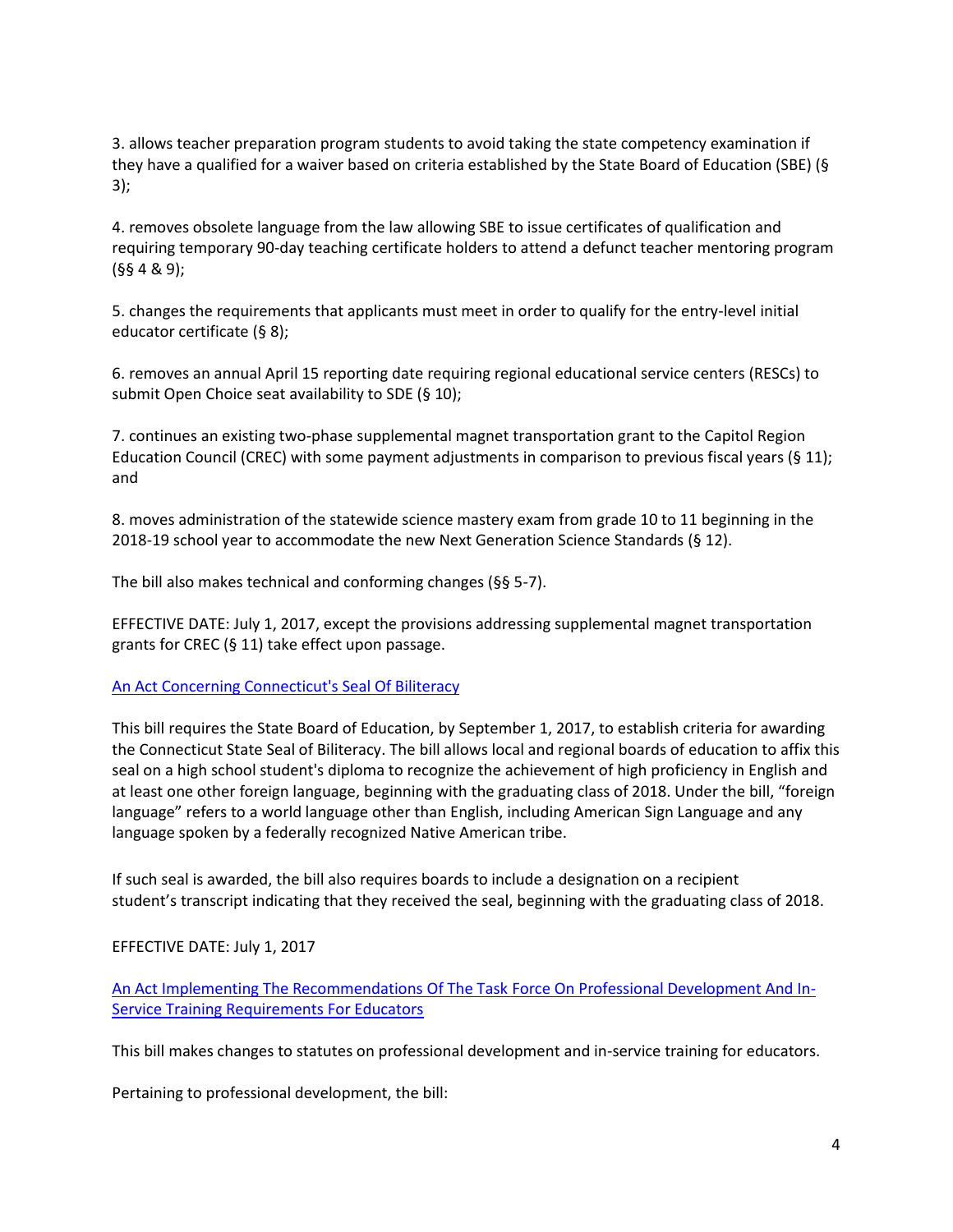1. requires school districts' professional development programs for certified employees to be consistent with the goals the district or employees identify;

2. eliminates the requirement that districts attest in writing to the State Department of Education (SDE) that they meet the state's professional development requirements (in practice, districts have SDEapproved educator evaluation and support plans that include this information);

3. eliminates the requirement that SDE (a) notify a district of its failure to meet the professional development requirements and (b) audit district programs; and

4. eliminates the State Board of Education's (SBE) authority to assess financial penalties against districts it finds out of compliance based on such SDE audits.

For in-service training, the bill eliminates several topics districts are currently required to cover when providing such training to certified teachers, administrators, and other pupil personnel. (Some of these topics are covered by other statutory provisions and, in practice, may be covered by local education curricula.)

The bill also makes technical and conforming changes.

### EFFECTIVE DATE: July 1, 2017

#### <span id="page-4-0"></span>[An Act Concerning Revisions To The High School Graduation Requirements](https://www.cga.ct.gov/2017/ACT/pa/pdf/2017PA-00042-R00SB-01026-PA.pdf)

This bill extends, for another two years, the current graduation requirements, which require that students earn at least 20 credits to graduate. Therefore, heightened graduation requirements that require students to earn at least 25 credits are postponed until 2023 and would take effect with the freshman class beginning in the 2019-20 school year, instead of the 2017-18 school year. The bill also makes changes to the heightened requirements established in current law and allows graduation requirements to be met through successful demonstration of subject matter content mastery achieved through educational experiences and opportunities that provide flexible and multiple pathways to learning.

The bill also does the following:

1. postpones by two years the beginning of required remedial services for grades seven through 12 (beginning with classes graduating high school in 2023 rather than in 2021),

2. specifies that high school courses must meet statewide subject matter standards to fulfill graduation requirements and allows mastery-based courses to satisfy these requirements;

3. requires the State Board of Education to adopt statewide subject matter content standards that are reviewed and revised at least every 10 years pursuant to Section 10-4 of the general statutes; and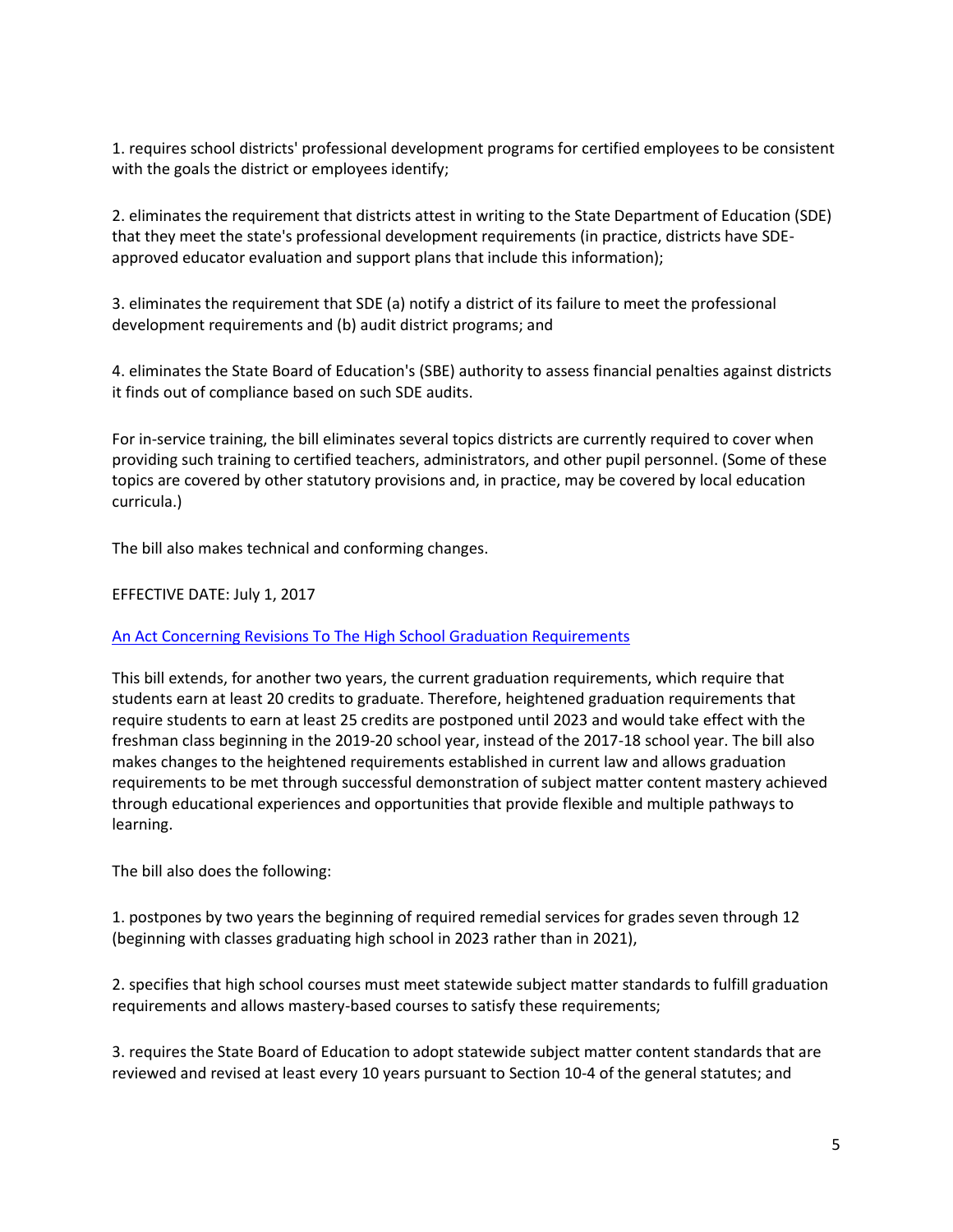4. amends the distribution of credit requirements for graduation to require, commencing with the graduating class of 2023, that students complete not fewer than (1) nine credits in the humanities; (2) nine credits in STEM; (3) one credit in physical education and wellness; (4) one credit in health and safety education; (5) one credit in world languages; and (6) one credit in mastery-based diploma assessment.

5. eliminates the requirement that students complete end of school year assessments in specified content areas as a condition of graduation.

It also makes conforming changes.

EFFECTIVE DATE: July 1, 2017

<span id="page-5-0"></span>[An Act Creating An Advisory Council Relating To Digital Citizenship, Internet Safety And Media Literacy](https://www.cga.ct.gov/2017/ACT/pa/pdf/2017PA-00067-R00SB-00949-PA.pdf)

This bill establishes a Digital Citizenship, Internet Safety, and Media Literacy Advisory Council within the State Department of Education.

The education commissioner appoints the members, who must include teachers; librarians; representatives from parent-teacher organizations; and people with expertise in digital citizenship, internet safety, and media literacy. The bill does not specify the number of council members.

The council must provide recommendations to the State Board of Education about (1) best practices for instruction in digital citizenship, internet safety, and media literacy; and (2) methods of instructing students to safely, ethically, responsibly, and effectively use media and technology resources. The bill does not specify a deadline for the recommendations to be submitted.

The bill prohibits any council member from receiving mileage reimbursement or a transportation allowance for traveling to a council meeting.

EFFECTIVE DATE: July 1, 2017

<span id="page-5-1"></span>[An Act Concerning Various Revisions And Additions To The Education Statutes](https://www.cga.ct.gov/2017/ACT/pa/pdf/2017PA-00068-R00SB-01014-PA.pdf)

This bill makes numerous changes to a variety of education statutes, including:

1. extending the school security grant program another year to June 30, 2018 and includes licensed child care centers or preschools that have received threats (§ 1);

2. makes certified teachers from another state, U.S. possession or territory, District of Columbia, or Puerto Rico eligible for a temporary teaching certificate (§ 2);

3. extending the length of a resident teacher certificate from one to two years (§ 3);

4. specifying that an incarcerated parent is entitled, with exceptions, to access to all the educational, medical, or similar records of his or her minor child kept by the school district (§ 4);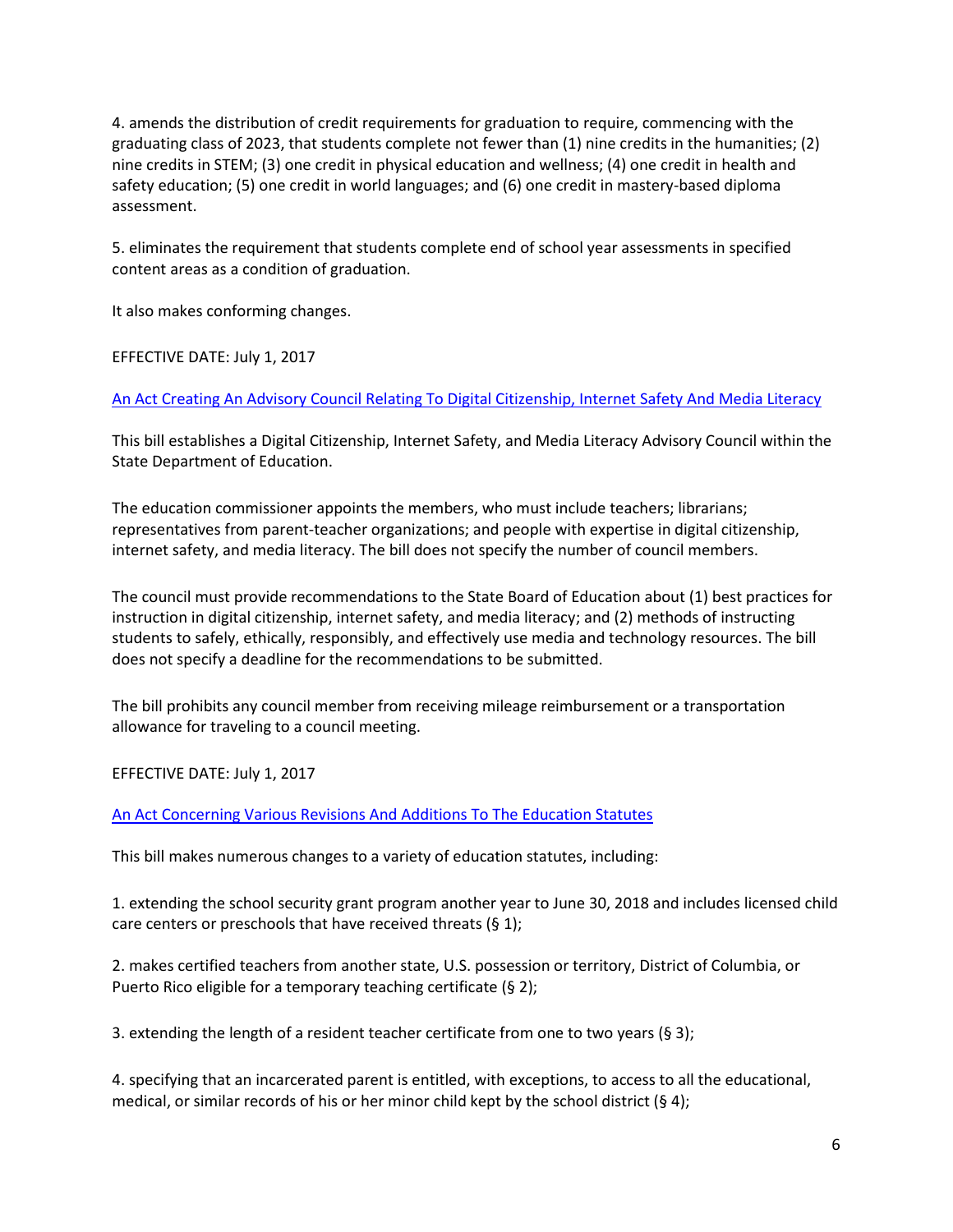5. adding measures for the Auditors of Public Accounts (hereinafter, "state auditors") and local or regional boards of education (hereinafter, "boards") to more closely monitor private special education providers (§§ 6 & 7);

6. creating a private school transportation pilot program in school districts within 12 miles of the West Hartford, New Haven, Shelton, Stamford, and Montville school districts (§ 8);

7. extending to private schools the applicant and employee background check requirements that apply to public schools (§§ 9 & 10);

8. requiring the State Department of Education to make standardized forms available to nonpublic schools to provide the information required in sections 9 & 10 of this bill (§11);

9. allowing local boards of education to enter into written agreements with (1) the board of finance in each town or city having a board of finance; (2) the board of selectmen in each town having no board of finance; or (3) the authority making appropriations for the school district, to authorize the municipality to take responsibility for the provision of any non-educational services for the board of education (§12);

10. requiring boards to conduct an annual health information survey (§ 13);

11. changing membership to the School Nurse Advisory Council (§ 14);

12. requiring the motor vehicles commissioner to ensure that school bus companies are fulfilling their duty to monitor the commissioner's periodic reports on drivers who have had their licenses withdrawn, suspended, or revoked (§ 15);

13. specifying that boards of libraries must adopt policies and rules for internet usage and content access (§ 16);

14. adding the Connecticut Association of School Administrators to the membership of the Performance Evaluation Advisory Council (§17); and

15. authorizing private schools to issue "certificates of age" (working papers) for minors to work in a variety of settings (§ 18).

It also makes a number of minor, conforming, and technical changes. A section-by-section analysis follows.

EFFECTIVE DATE: July 1, 2017, except the sections regarding the school security grant program and the creation of a standardized form for contacting former employers of job applicants are upon passage.

<span id="page-6-0"></span>[An Act Concerning Services For Gifted And Talented Students](https://www.cga.ct.gov/2017/ACT/pa/pdf/2017PA-00082-R00SB-00911-PA.pdf)

This bill requires the education commissioner to designate a State Department of Education (SDE) employee, preferably one with experience working with gifted and talented students, to be responsible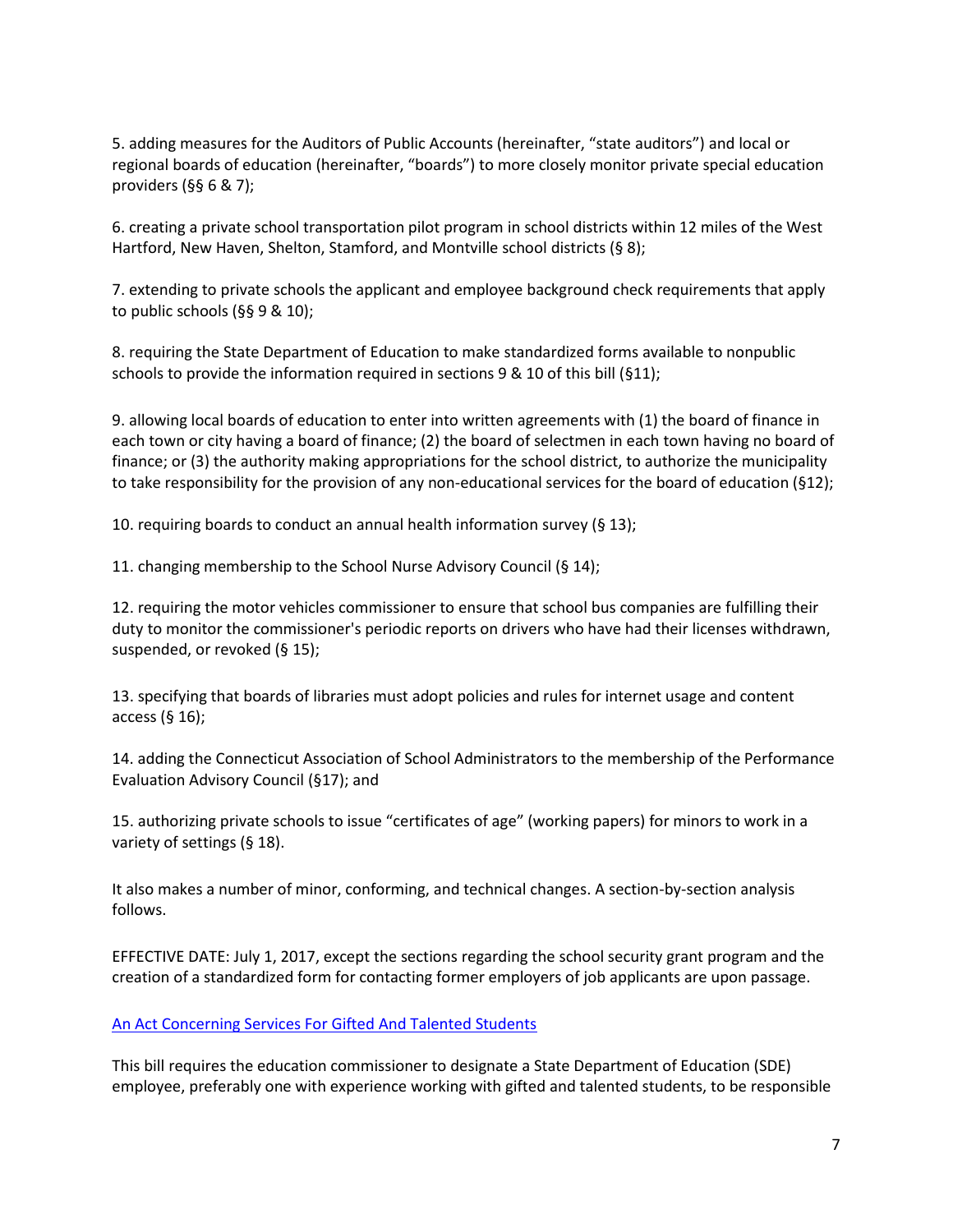for giving local and regional boards of education, as well as parents and guardians, information and assistance relating to awareness about, identification of, and services for, gifted and talented students.

It also requires SDE to develop guidelines for providing services to these students in schools, which it must make available to local and regional boards of education by January 1, 2018. The guidelines must include, but need not be limited to, best practices for (1) addressing the intellectual, social, and emotional needs of gifted and talented students in schools; and (2) providing teacher training and professional development on gifted and talented students.

# EFFECTIVE DATE: July 1, 2017

[An Act Establishing A Division Of Postsecondary Education Programs Within The Technical High School](https://www.cga.ct.gov/2017/ACT/pa/pdf/2017PA-00100-R00HB-07202-PA.pdf)  **[System](https://www.cga.ct.gov/2017/ACT/pa/pdf/2017PA-00100-R00HB-07202-PA.pdf)** 

<span id="page-7-0"></span>This bill creates a postsecondary educational division of the Connecticut Technical High School System (i.e., "system") to administer any postsecondary educational program that (1) a technical high school offered during the 2016-17 school year; or (2) the system board approves on or after July 5, 2017. The system currently operates postsecondary programs in aviation maintenance.

The bill requires that any student admitted for enrollment in these programs either (1) have a high school diploma or its equivalent; or (2) be age 21 or older.

### EFFECTIVE DATE: July 5, 2017

#### <span id="page-7-1"></span>[An Act Concerning Early Literacy](https://www.cga.ct.gov/2017/ACT/pa/pdf/2017PA-00101-R00HB-07205-PA.pdf)

This bill requires the State Department of Education (SDE) to establish a reading readiness program, within available appropriations. The program must provide three tiers of support in early literacy to each school district designated as an alliance district and each school in the commissioner's network of schools. It requires SDE to (1) determine the reading readiness of each participating school and school district by considering a combination of factors stated in the bill; and (2) provide literacy supports based on each school or district's reading readiness. The bill does not set a date for SDE to establish this program.

The bill requires the alignment of tiered literacy supports with the improvement plan developed for the network school or alliance district under either of those programs.

The bill also specifically requires the results of literacy surveys, which must be taken by all teachers in positions requiring endorsements in (1) early childhood nursery through grade three; or (2) elementary education, to be distributed to the teacher and the supervisor responsible for designing and facilitating the teacher's professional development. The bill specifies that the survey results be confidential, but it removes a provision of current law that the survey be conducted in a way that protects the teacher's anonymity.

By law and unchanged by the bill, the survey results are not included in the teacher's annual evaluation and are exempt from disclosure under the Freedom of Information Act. The statute amended by this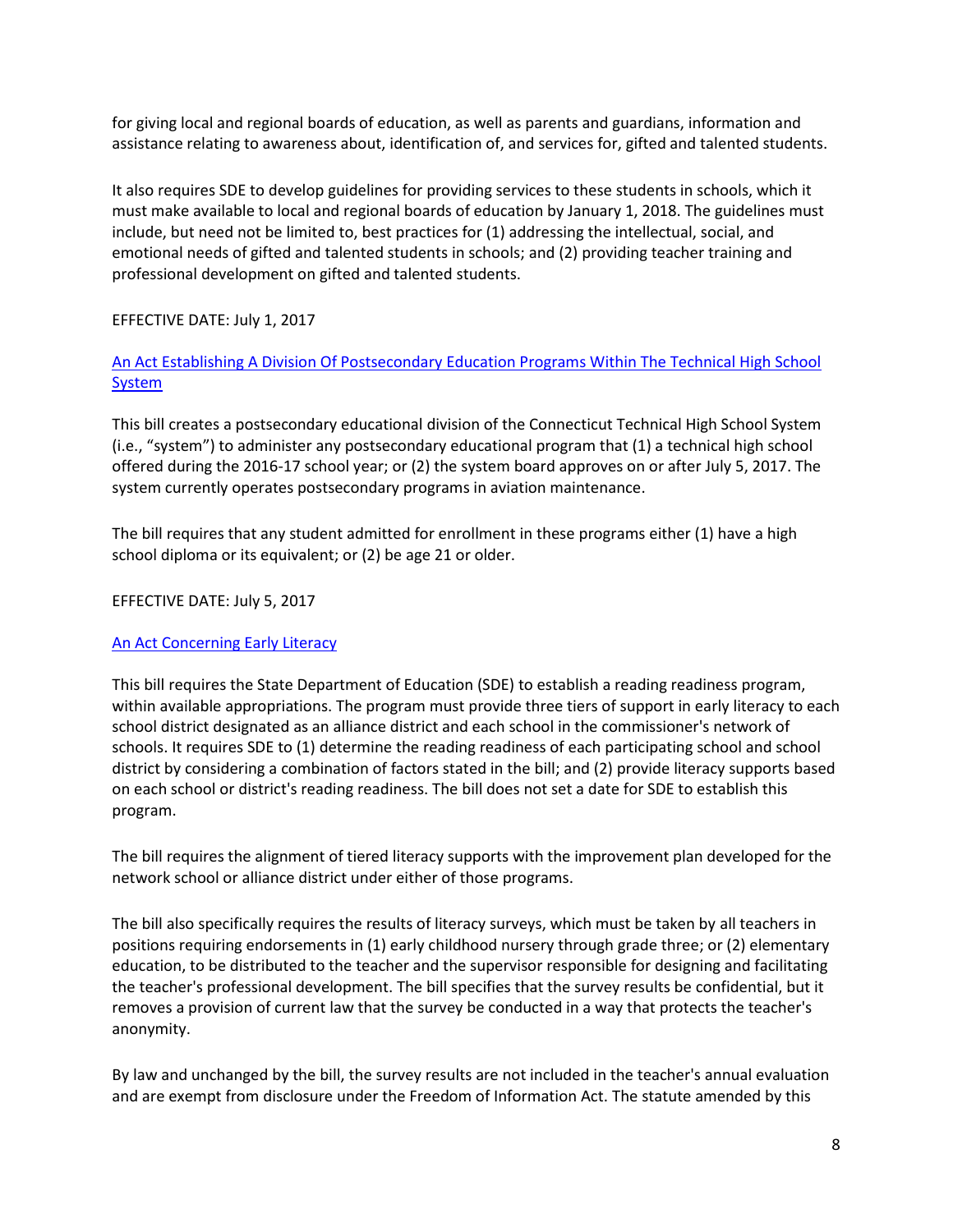public act – Section 10-145r of the General Statutes – already requires the survey results to be used to develop the teacher's professional development program, and that was not changed.

### EFFECTIVE DATE: July 1, 2017

# [An Act Concerning The Establishment Of Reduced-Isolation Setting Standards For Interdistrict Magnet](https://www.cga.ct.gov/2017/ACT/pa/pdf/2017PA-00172-R00HB-07201-PA.pdf)  [School Programs](https://www.cga.ct.gov/2017/ACT/pa/pdf/2017PA-00172-R00HB-07201-PA.pdf)

<span id="page-8-0"></span>This bill creates new student enrollment standards for determining magnet school eligibility for state interdistrict magnet school operating grants, replacing three different categories of standards in current law. Pursuant to the revised language, for FY 18 and FY 19 (i.e., the 2017-18 and 2018-19 school years), an interdistrict magnet school is eligible for an interdistrict magnet school operating grant if the interdistrict magnet school (a) restricts the number of students that enroll in the program from a participating district to not more than 75% of the total enrollment of the program; and (b) maintains a total school enrollment in accordance with reduced-isolation setting ("RIS") standards established by the commissioner of education, provided that standard does not fall below a minimum total school enrollment of twenty percent reduced-isolation students as such term is defined by the commissioner.

Under the revised law, schools may vary from the established standard by one percent and still remain eligible for the state operating grant as long as the commissioner approves a plan for the school that is designed to bring the number of reduced-isolation students enrolled at the school into compliance with the minimum percentage. For FY 19, the bill adds the possibility for an alternative RIS standard for interdistrict magnet schools in the *Sheff* Region (as a condition for eligibility for state magnet operating grants) as defined by the education commissioner by May 1, 2018 in order to increase Hartford-resident students' access to an educational setting with reduced isolation or other categories of diversity and comply with the *Sheff* decision or a related stipulation and order in effect at the time, provided the school is operating under an approved compliance plan to meet the reduced-isolation student enrollment percentages set by the commissioner. The commissioner must report any alternative standards adopted for *Sheff* magnet schools to the Education Committee by May 1, 2018.

Current law allows the State Department of Education (SDE) to establish a magnet school operating grant program for two different types of magnet schools: (1) *Sheff* interdistrict magnet schools, which are located in the *Sheff* region (i.e., greater Hartford) and were created in response to the Connecticut Supreme Court's *Sheff* v. *O'Neill* decision; and (2) non-*Sheff* interdistrict magnet schools, operating outside of the Greater Hartford Region. While both types of magnet schools are intended to reduce racial, ethnic, and economic isolation, the law currently applies three different student enrollment standards when determining if magnet schools are eligible for state operating grants: one for *Sheff* magnets, and two for non-*Sheff* magnets that vary based on when the school was established.

The bill replaces these three different categories of enrollment standards with a new set of standards for FY 18 and FY 19, which require all magnet school operators to (1) limit enrollment of students from a single district to 75% of total school enrollment; and (2) adhere to newly created "reduced-isolation setting standards" established by the education commissioner. These new standards require the reduced-isolation student enrollment percentages established by the commissioner to meet a minimum of at least 20% of total student enrollment, with some exceptions, but allow the commissioner to create an alternative reduced-isolation student enrollment percentage for *Sheff* magnet schools beginning in FY 19. The bill requires the commissioner to define "reduced-isolation student" for purposes of the reduced-isolation setting standards.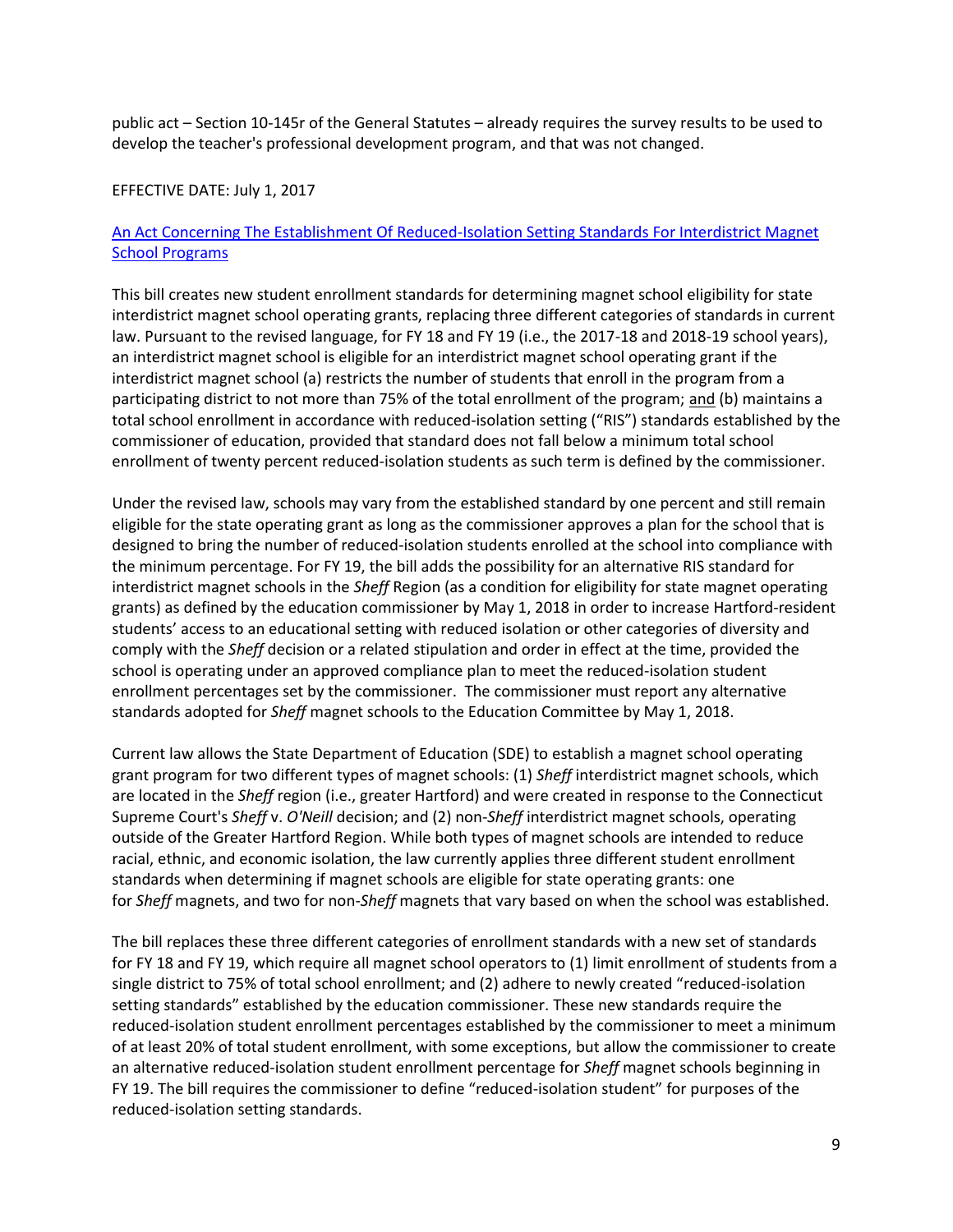Under the bill, these reduced-isolation setting standards must be created by the commissioner by July 1, 2017, and are not considered agency regulations. Beginning in FY 18, the bill generally prohibits the commissioner from awarding operating grants to magnet schools that fail to meet these new standards, but gives her the discretion to award the grants to noncompliant schools while assisting them with their efforts to regain eligibility, subject to approved plans to meet the established compliance standards. The bill also gives her the authority to impose a financial penalty or other remedial measure for consecutive years of ineligibility.

The bill also makes technical and conforming changes.

EFFECTIVE DATE: July 1, 2017

# <span id="page-9-0"></span>[An Act Concerning Minor Revisions And Additions To The Education Statutes](https://www.cga.ct.gov/2017/ACT/pa/pdf/2017PA-00173-R00HB-07253-PA.pdf)

This bill makes the following changes in the education statutes:

1. requires the State Department of Education (SDE) to provide local and regional boards of education with mastery exam scores by August 15 of each school year following the exam administration (§ 1);

2. postpones for two years, from July 1, 2016 to July 1, 2018, the requirement that a person hold a master's degree in a subject matter area determined by the State Board of Education (SBE) in order to earn a professional educator certificate (the highest level of public school teacher certification) (§§ 2 & 3);

3. establishes a specific date by which the education commissioner must annually submit reports to the Education Committee on the commissioner's network of schools and requires the commissioner to annually present the reports to the committee by a specific date (§ 4);

4. requires public school superintendents to recommend in writing to a student's parents or guardians that the child be examined by a licensed optometrist or ophthalmologist if the child is found to have a vision defect or eye disease during an in-school vision screening and specifically allows an automated screening device, equivalent to a Snellen chart to be used in public school vision screenings (§ 5);

5. changes the frequency of private special education provider audits to a frequency the Auditors of Public Accounts deem necessary, requires the use of a risk-based approach, and requires boards of education and private providers to provide auditors with information the auditors deem necessary to conduct the audit (§§ 6-8);

6. adds the chief court administrator, or his or her designee, to the Interagency Council for Ending the Achievement Gap membership (§ 9);

7. allows a candidate for marital and family therapist licensure who is employed by a board of education as a marital and family therapist to provide services to students, families and their parents or guardians (§ 10);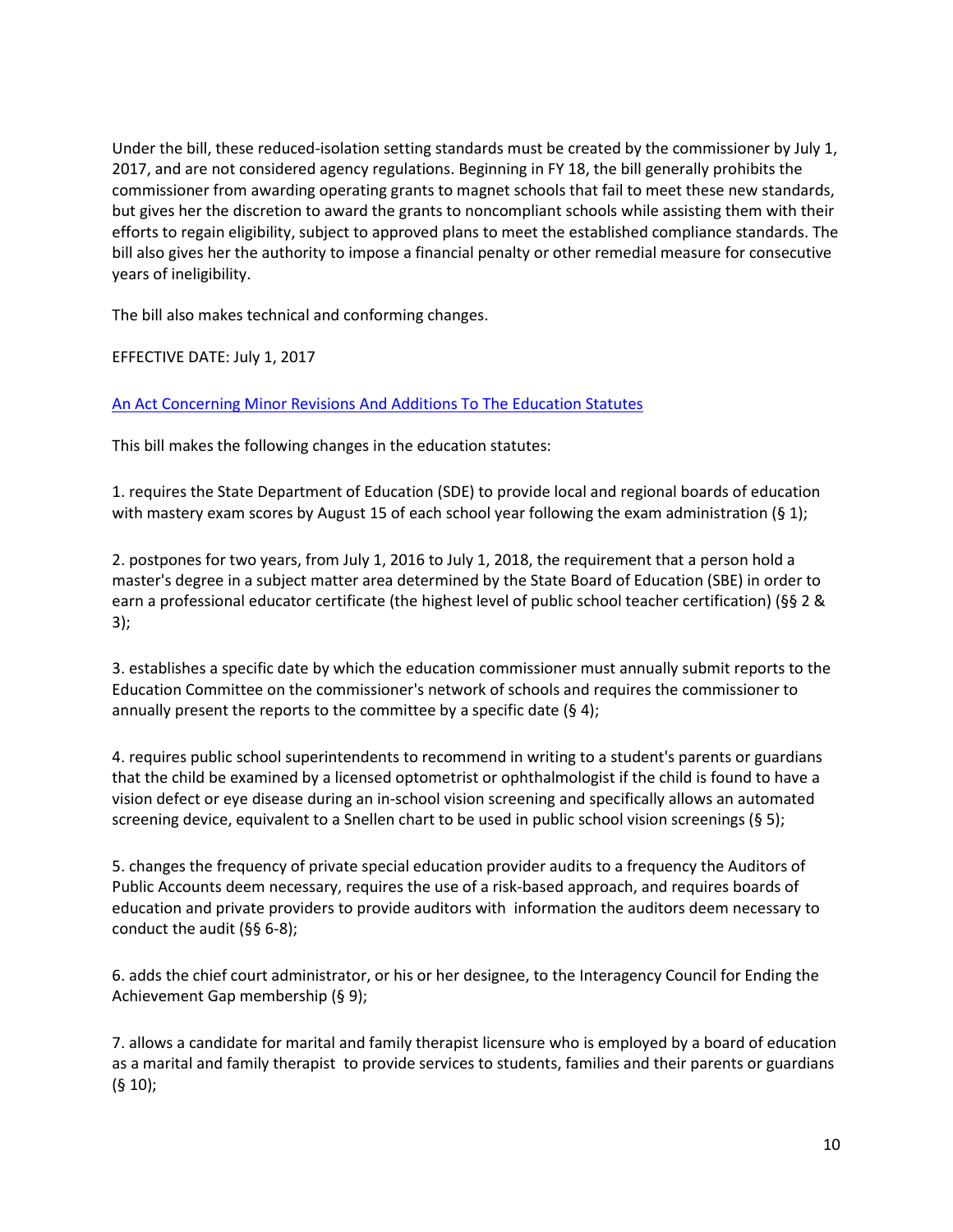8. allows boards of education to establish a "Pipeline for Connecticut's Future" program, in which boards of education must partner with local businesses to offer on-site training and course credit (§ 11);

9. allows a board of education to request from the education commissioner a one-time extension of the probationary period for an uncertified, acting superintendent not to exceed one additional year under certain circumstances (§ 12);

10. establishes a task force to study issues related to high school interscholastic athletics programs (§ 13);

11. provides that certain teachers and school administrators who return to work for a board of education after retirement under the existing reemployment exceptions can keep their Teacher Retirement System (TRS) health coverage during the reemployment (§ 14); and

12. adds a representative from the Connecticut Association of Schools to the membership of SDE's Performance Evaluation Advisory Council, the body charged in statute with helping SBE develop teacher evaluation and support guidelines (§ 15).

The bill also makes technical and conforming changes.

EFFECTIVE DATE: July 1, 2017, except the sections about special education provider audits (§§ 6-8), the Interagency Council for Ending the Achievement Gap (§ 9), superintendent probationary periods (§ 12), the athletics programs task force (§ 13), and the TRS health coverage (§ 14) take effect upon passage.

### <span id="page-10-0"></span>[An Act Concerning Access To Student Records For Certain Unaccompanied Youths](https://www.cga.ct.gov/2017/ACT/pa/pdf/2017PA-00194-R00HB-07156-PA.pdf)

This bill requires local and regional boards of education to provide any homeless student, who is not in the physical custody of a parent or guardian, with full access to his or her educational records, including medical records, in the board's possession. The bill specifically references federal education law that defines "unaccompanied youth" to include a homeless child or youth not in the physical custody of a parent or guardian (42 USC § 11434a).

By state and federal law, the parents or guardians of a student under age 18 have access to any school record for that student. Only students (1) over age 18; or (2) who are emancipated have rights as adults regarding record access.

EFFECTIVE DATE: July 1, 2017

### <span id="page-10-1"></span>[An Act Making Revisions To The Student Data Privacy Act Of 2016](https://www.cga.ct.gov/2017/ACT/pa/pdf/2017PA-00200-R00HB-07207-PA.pdf)

This bill makes the following changes in the education statutes governing student data privacy:

1. extends the date by which local or regional boards of education must begin entering into written contracts with entities with which they share student data (§ 1) to July 1, 2018;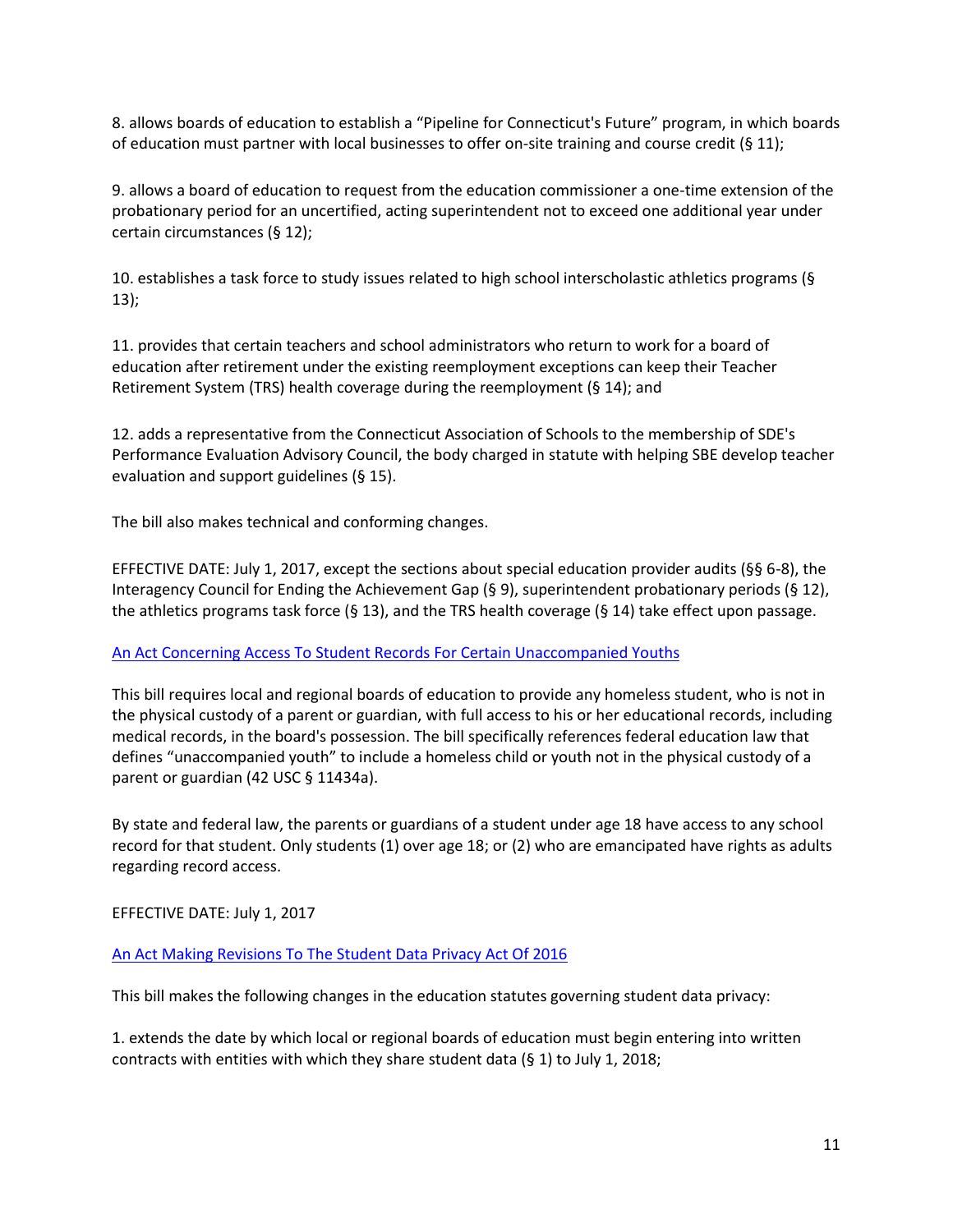2. modifies the deadline by which a board of education must electronically notify students and their parents or guardians about a breach of student data security from 48 hours to two business days after learning of the breach (§ 2);

3. requires the State Department of Education to provide guidance to boards of education on how to implement the (a) federal Family Educational Rights and Privacy Act (FERPA), which protects student education records; and (b) state's student data privacy laws (§ 3);

4. adds to the members of the student data privacy task force an attorney with expertise in Connecticut school law, replacing the Connecticut high school student member  $(§ 4)$ ; and

5. extends the task force reporting deadline by one year, from January 1, 2017 to January 1, 2018 (§ 4).

EFFECTIVE DATE: Upon passage, except the provisions about data security breach notice (§ 2) take effect July 1, 2017.

# <span id="page-11-0"></span>An [Act Concerning Reform District Turnaround Plans](https://www.cga.ct.gov/2017/ACT/pa/pdf/2017PA-00215-R00HB-07251-PA.pdf)

This bill allows the State Department of Education (SDE) to develop a model school district responsibilities agreement by January 1, 2018 and requires the department to make it available on its website for local and regional boards of education to use. Among other things, the model agreement must contain guiding principles and specific duties for boards of education and district administrators.

The bill allows local and regional boards of education and their administrators to enter into such an agreement beginning with the 2018-19 school year. Any board that chooses to use the model agreement must notify the education commissioner.

The bill also requires alliance districts to include additional provisions in the performance plans they must submit to the education commissioner when applying for alliance district funding.

Additionally, the bill specifies that if the State Board of Education (SBE) chooses to require training for boards of education in low-performing districts, the training must clarify the proper roles and functions of the board, the school, and district-level administrators, particularly in regard to school and district improvement efforts.

### EFFECTIVE DATE: July 1, 2017

# <span id="page-11-1"></span>[An Act Concerning Education Mandate Relief](https://www.cga.ct.gov/2017/ACT/pa/pdf/2017PA-00220-R00HB-07276-PA.pdf)

This bill alters or eliminates several state mandates placed upon local and regional boards of education (hereinafter "boards"). Among other things, the bill:

1. allows, rather than requires, boards to follow a unified regional school calendar (§ 1);

2. modifies the alternative educational opportunity that boards are required to offer certain students who are expelled and requires the State Board of Education to adopt standards concerning alternative educational opportunities (§§ 2 & 3);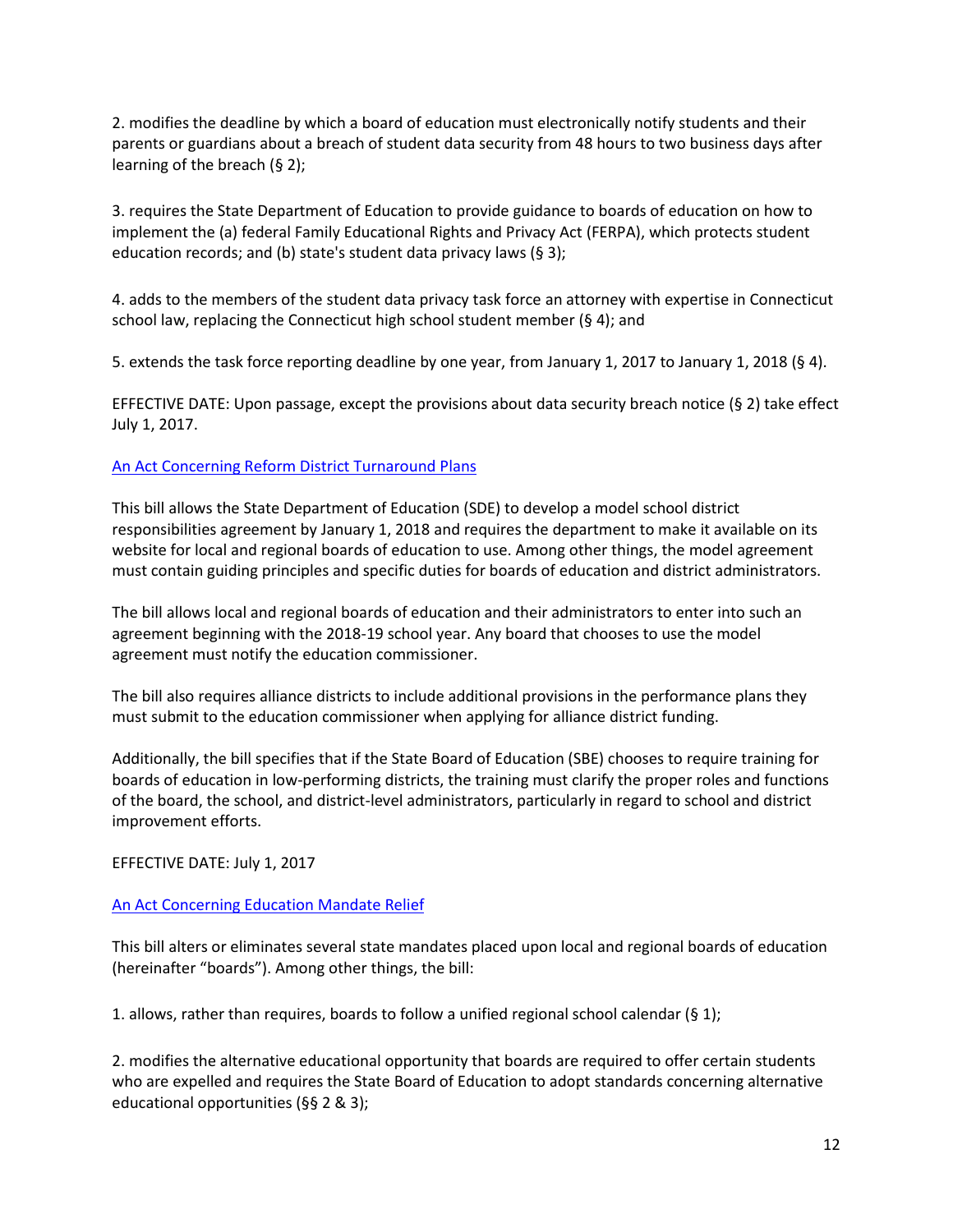3. reduces the number of school employees who must receive training in student restraint and seclusion and makes other changes to the training requirements (§ 5); and

4. establishes a time frame for a former employer lookback period that boards of education must consider when conducting background checks of prospective employees (§ 6).

It also requires the State Department of Education (SDE) to conduct a survey of digital school management and reporting software use by school districts (§ 4), and makes a number of conforming and technical changes.

EFFECTIVE DATE: July 1, 2017, except the alternative education for expelled students section is effective August 15, 2017.

# <span id="page-12-0"></span>[An Act Concerning The Establishment Of The Technical High School System As An Independent Agency](https://www.cga.ct.gov/2017/ACT/pa/pdf/2017PA-00237-R00HB-07271-PA.pdf)

This bill transitions the Connecticut Technical High School System into an independent executive branch agency in two phases over a three-year period. It also renames the system the "Technical Education and Career System" (hereinafter "the system") and renames the system's high schools "technical education and career schools" (hereinafter "system schools").

The first phase of the transition occurs during FYs 18 and 19 (i.e., the 2017-18 and 2018-19 school years). During this phase, the system remains under State Board of Education (SBE) oversight and is advised by the 11-member system board, rather than governed by the board as under current law. Under the bill, the education commissioner retains authority in existing law to hire and remove school system staff, including the system superintendent, and make rules for the system's funds management and expenditure. The system superintendent, serving a term that overlaps into the second phase of the transition, is responsible for the system schools' operation and administration. The system maintains the same budgeting process as required under current law, but must create new accounts for educational and non-educational expenses. The bill also requires SBE to hire a consultant for FY 18 to help the system board develop a transitional plan.

The second phase of the transition begins in FY 20 (i.e., the 2019-20 school year). During this phase, the bill establishes the system as an independent executive branch agency outside of SBE oversight that is governed by an executive director who is responsible for the system's operation, administration, and financial accountability. The superintendent continues to be responsible for the system schools' operation and administration, as well as all other matters relating to education in the system. The system board's membership is reconstituted, and the board maintains an advisory role on the topics of training matters, student attraction and retention, and student admissions. The system becomes a separate budgeted agency that is completely removed from the State Department of Education (SDE). The bill changes its budgeting process by requiring system schools, the superintendent, and the executive director to each create and submit specific budgets for the system, culminating in the executive director's creation and submission of a system-wide operating budget to the Office of Policy and Management (OPM).